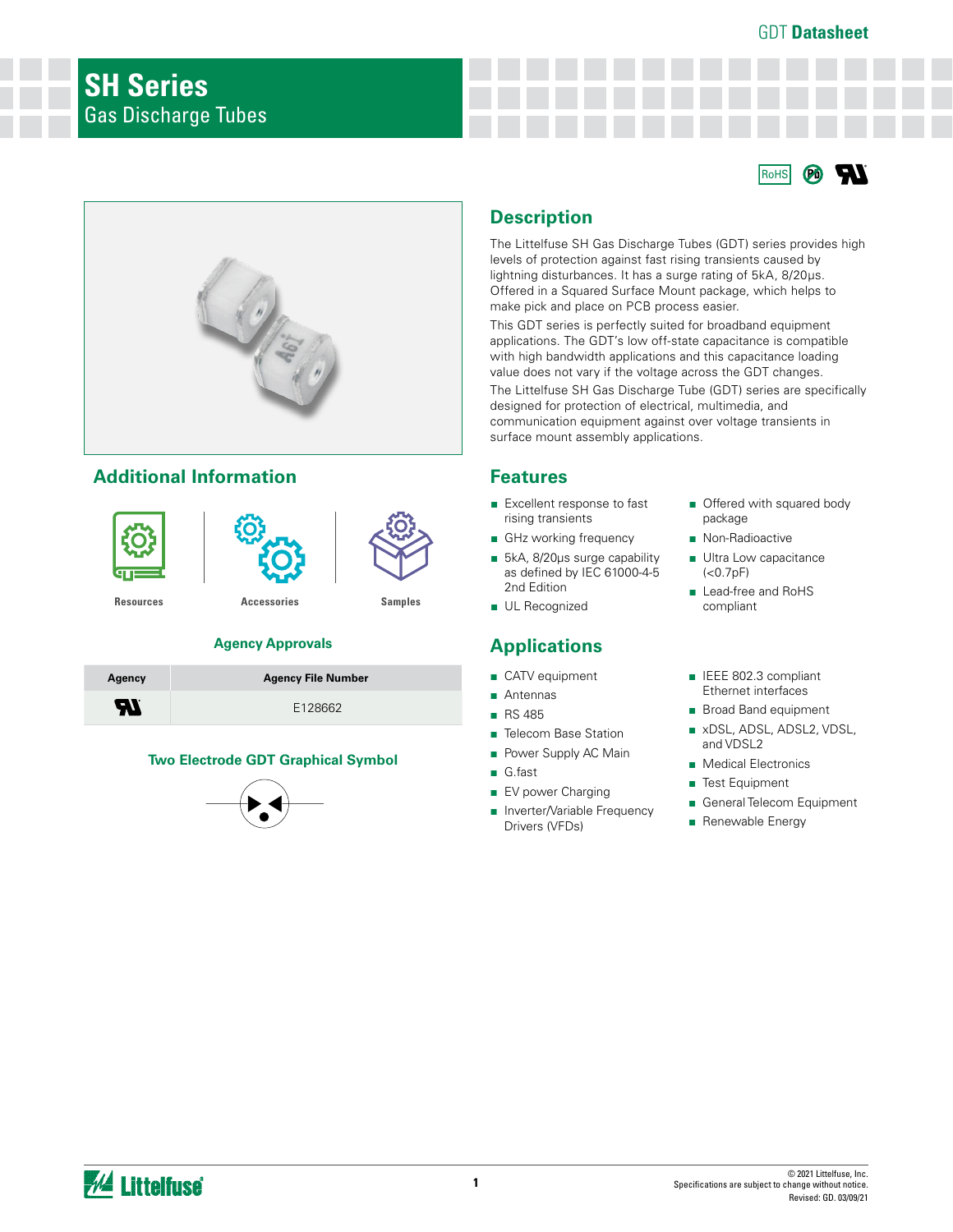### **Electrical Characteristics**

|                       | <b>Component Specifications (at 25°C)</b>    |            |            |                                                                         |                                                                                   |                                        |                             |                                                                 | <b>Life Ratings</b>                                               |                                                                       |                                                               |                                          |            |       |     |  |  |          |  |  |     |  |
|-----------------------|----------------------------------------------|------------|------------|-------------------------------------------------------------------------|-----------------------------------------------------------------------------------|----------------------------------------|-----------------------------|-----------------------------------------------------------------|-------------------------------------------------------------------|-----------------------------------------------------------------------|---------------------------------------------------------------|------------------------------------------|------------|-------|-----|--|--|----------|--|--|-----|--|
| Part<br><b>Number</b> | <b>DC Breakdown</b><br>in Volts<br>(Q100V/s) |            |            | <b>Maximum</b><br><b>Impulse</b><br><b>Break-down</b><br><b>Voltage</b> | <b>Maximum</b><br>Impulse<br><b>Discharge</b><br><b>Current</b><br>$(8/20 \mu s)$ | <b>Insulation</b><br><b>Resistance</b> | Capaci-<br>tance<br>(@1MHz) | Impulse<br><b>Discharge</b><br><b>Current</b><br>$(8/20 \mu s)$ | <b>AC</b><br><b>Dischage</b><br><b>Current</b><br>(50Hz,<br>1sec) | <b>AC</b><br><b>Dischage</b><br><b>Current</b><br>(9 Cycles<br>@50Hz) | <b>DC</b><br><b>Holdover</b><br><b>Voltage</b><br>$(<150ms)*$ | Impulse<br>Life<br>(10/1000µs)<br>(100A) |            |       |     |  |  |          |  |  |     |  |
|                       | <b>MIN</b>                                   | <b>TYP</b> | <b>MAX</b> | @100V/<br>μs                                                            | $1000$ V/µs                                                                       | 1 Time                                 | <b>MIN</b>                  | <b>MAX</b>                                                      | <b>MAX</b>                                                        | <b>MIN</b>                                                            | <b>MIN</b>                                                    |                                          | <b>MIN</b> |       |     |  |  |          |  |  |     |  |
| <b>SH75</b>           | 60                                           | 75         | 90         | 600                                                                     | 700                                                                               | 6kA                                    | $1G\Omega$                  |                                                                 |                                                                   |                                                                       |                                                               | 52V                                      |            |       |     |  |  |          |  |  |     |  |
| <b>SH90</b>           | 72                                           | 90         | 108        | 600                                                                     | 700                                                                               |                                        | @50V                        |                                                                 |                                                                   |                                                                       |                                                               | 52V                                      |            |       |     |  |  |          |  |  |     |  |
| SH145                 | 116                                          | 145        | 174        | 600                                                                     | 700                                                                               |                                        |                             |                                                                 |                                                                   |                                                                       |                                                               |                                          |            |       |     |  |  | 10 Shots |  |  | 52V |  |
| SH230                 | 186                                          | 230        | 276        | 600                                                                     | 700                                                                               |                                        |                             |                                                                 |                                                                   |                                                                       |                                                               |                                          |            |       |     |  |  |          |  |  | @   |  |
| <b>SH250</b>          | 200                                          | 250        | 300        | 600                                                                     | 700                                                                               |                                        |                             |                                                                 | $1G\Omega$                                                        |                                                                       | (5kA)                                                         | 5A                                       | 15A        | 135V  | 300 |  |  |          |  |  |     |  |
| SH300                 | 240                                          | 300        | 360        | 650                                                                     | 800                                                                               |                                        |                             | @100V                                                           | 0.7 <sub>pf</sub>                                                 |                                                                       |                                                               |                                          | 135V       | Shots |     |  |  |          |  |  |     |  |
| SH350                 | 280                                          | 350        | 420        | 750                                                                     | 900                                                                               |                                        |                             |                                                                 |                                                                   | Shot at                                                               |                                                               |                                          | 135V       |       |     |  |  |          |  |  |     |  |
| <b>SH400</b>          | 360                                          | 400        | 480        | 850                                                                     | 1000                                                                              |                                        |                             |                                                                 | $6kA**$                                                           |                                                                       |                                                               | 135V                                     |            |       |     |  |  |          |  |  |     |  |
| SH470                 | 376                                          | 470        | 564        | 900                                                                     | 1100                                                                              |                                        | 1G <sub>O</sub>             |                                                                 |                                                                   |                                                                       |                                                               | 135V                                     |            |       |     |  |  |          |  |  |     |  |
| SH600                 | 480                                          | 600        | 720        | 1000                                                                    | 1200                                                                              |                                        | @250V                       |                                                                 |                                                                   |                                                                       |                                                               | 135V                                     |            |       |     |  |  |          |  |  |     |  |

**Note:**

\* Reference REA PE-80, 0.2A, tested to ITU-T Rec K.12 and REA PE 80 <150 ms. \*\* DC spark-over may exceed ± 25% after discharge, but will continue to protect without venting

#### **Product Characteristics**

| <b>Materials</b>                                     | Device Tin Plated 3 -15 Microns<br>Construction: Ceramic Insulator |  |
|------------------------------------------------------|--------------------------------------------------------------------|--|
| <b>Storage and Operational</b><br><b>Temperature</b> | $-40$ to $+90^{\circ}$ C                                           |  |

#### **Typical Insertion Loss**

| $@1.0GHz = 0.08dB$ |  |
|--------------------|--|
| $@1.4GHz = 0.16dB$ |  |
| $@1.8GHz = 0.26dB$ |  |
| $@2.0GHz = 0.33dB$ |  |
| $@2.4GHz = 0.47dB$ |  |
| @2 8GHz = 0.59dB   |  |
| $@3.1GHz = 0.70dB$ |  |
| $@3.5GHz = 0.89dB$ |  |
| @4 $0$ GHz = 124dB |  |

**Note:** Insertion data for customer reference only, application testing needed for verification.

## **Voltage Vs. Time Characteristic**



**Note:** Tested per 1kV/µs waveform

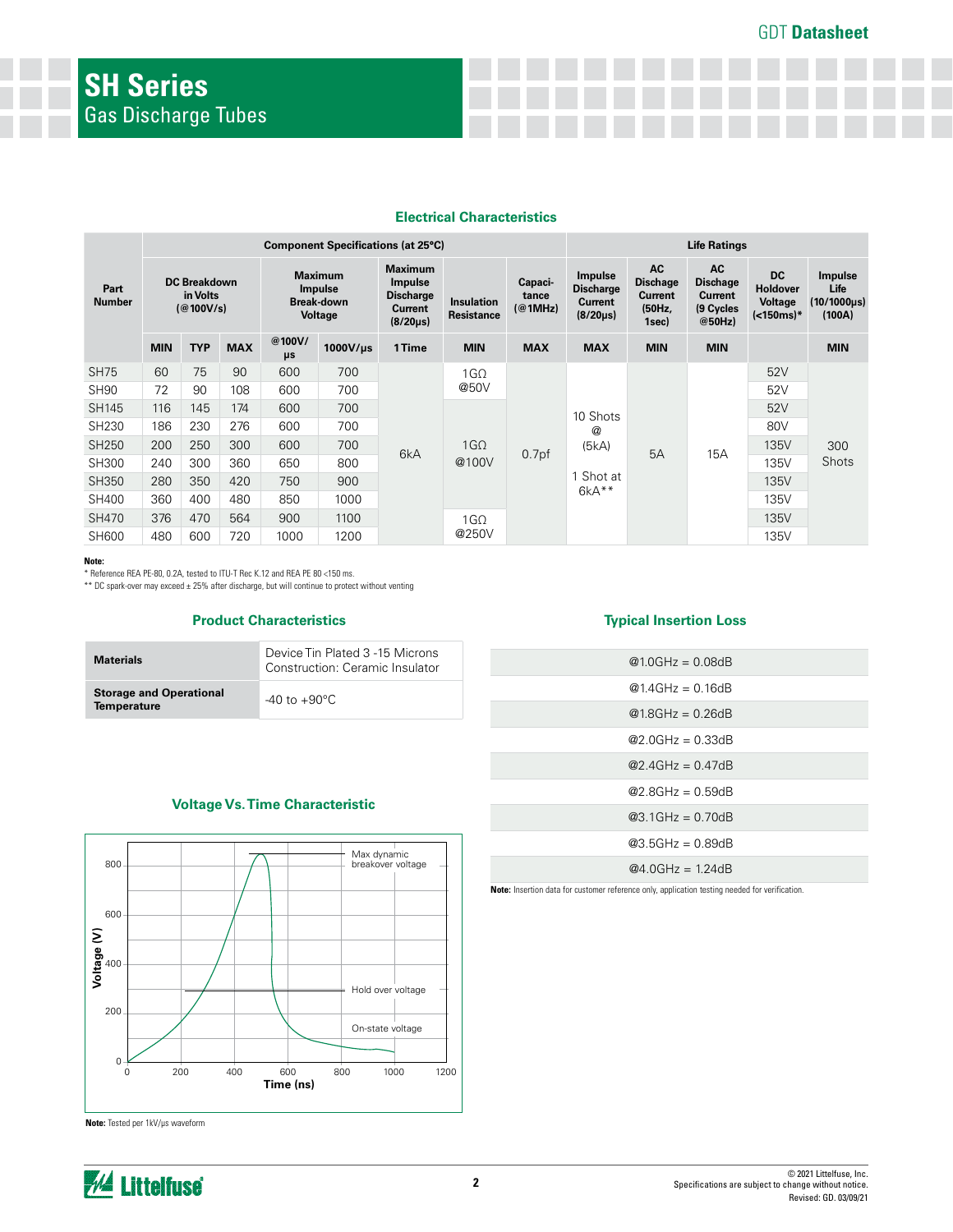# **Soldering Parameters - Reflow Soldering (Surface Mount Devices)**

| <b>Reflow Condition</b>            |                                                           | Pb - Free assembly |  |  |
|------------------------------------|-----------------------------------------------------------|--------------------|--|--|
| <b>Pre Heat</b>                    | - Temperature Min $(T_{s(min)})$                          | $150^{\circ}$ C    |  |  |
|                                    | - Temperature Max (T <sub>s(max)</sub> )                  | $200^{\circ}$ C    |  |  |
|                                    | - Time (Min to Max) $(t_*)$                               | $60 - 180$ secs    |  |  |
| peak                               | Average ramp up rate (Liquidus Temp (T,) to               | 3°C/second max     |  |  |
|                                    | $T_{S(max)}$ to $T_{L}$ - Ramp-up Rate                    | 5°C/second max     |  |  |
| <b>Reflow</b>                      | - Temperature (T.) (Liquidus)                             | $217^{\circ}$ C    |  |  |
|                                    | - Temperature (t,)                                        | $60 - 150$ seconds |  |  |
| Peak Temperature (T <sub>a</sub> ) |                                                           | $260^{+0/5}$ °C    |  |  |
| $(t_n)$                            | Time within 5°C of actual peak Temperature                | $10 - 30$ seconds  |  |  |
| Ramp-down Rate                     |                                                           | 6°C/second max     |  |  |
|                                    | Time 25 $\degree$ C to peak Temperature (T <sub>a</sub> ) | 8 minutes Max.     |  |  |
| Do not exceed                      |                                                           | $260^{\circ}$ C    |  |  |









|   | <b>Type Code</b> |   | <b>Month Code</b> |  |  |
|---|------------------|---|-------------------|--|--|
| A | <b>SH75</b>      | A | January           |  |  |
| В | <b>SH90</b>      | в | February          |  |  |
| S | <b>SH145</b>     | C | March             |  |  |
| D | SH230            | D | April             |  |  |
| R | SH250            | Е | May               |  |  |
| E | SH300            | F | June              |  |  |
| G | SH350            | G | July              |  |  |
|   | SH400            | н | August            |  |  |
| P | <b>SH470</b>     |   | September         |  |  |
| v | SH600            | J | October           |  |  |
|   |                  | K | November          |  |  |
|   |                  |   | December          |  |  |

**Product Dimensions Product Marking**